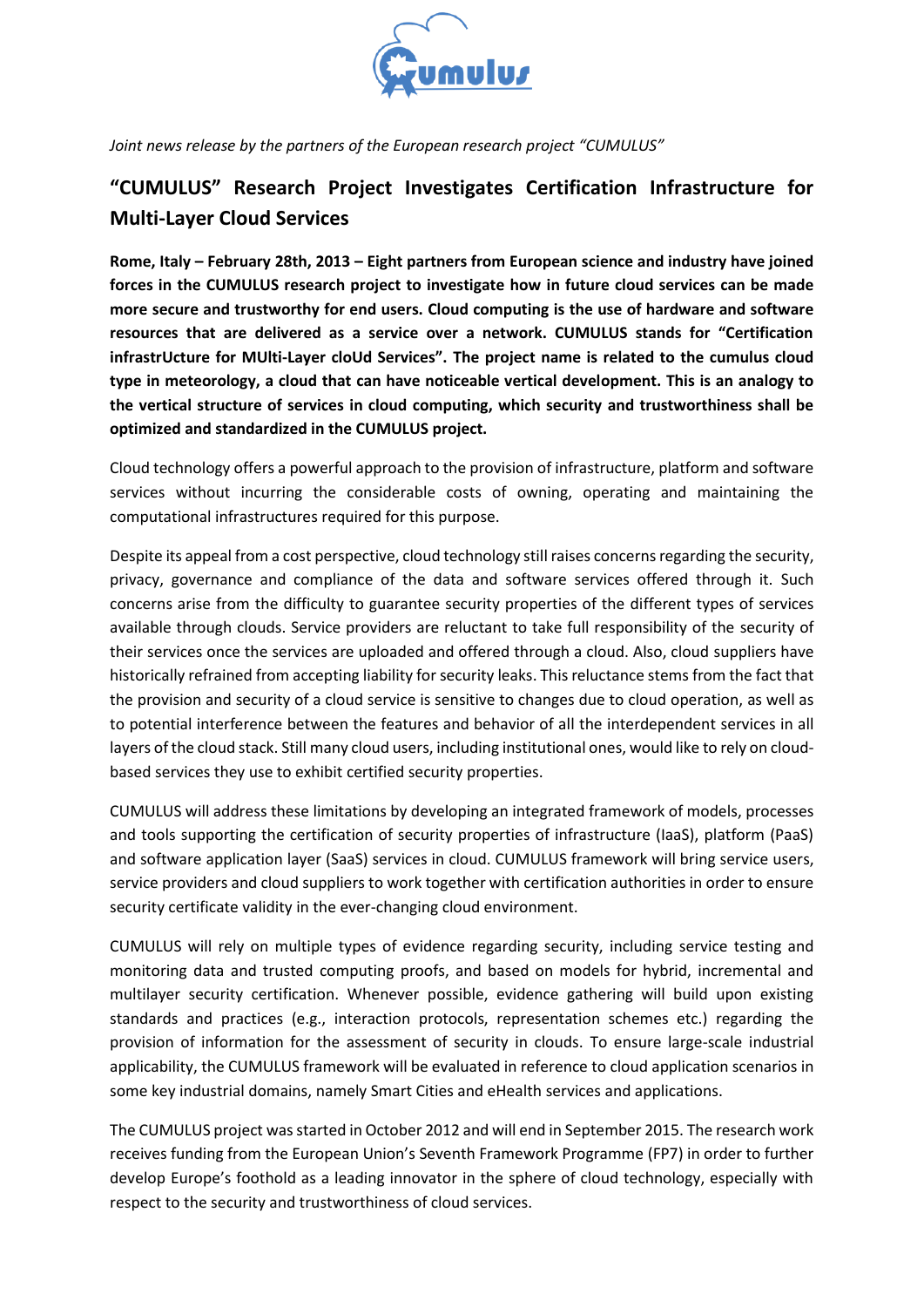

CUMULUS is aligned with the recommendations of a recent industrial consultation to the European Commission that identified certification of cloud services as an enabling technology for building trust for end users through the deployment of standards and certification schemes relevant to cloud solutions, and included it in the ten key recommendations and actions for a cloud strategy in Europe. The CUMULUS project has a total budget of about Euro 4.35 Million. The European Union contributes Euro 2.94 Million, while the partners from business and research are shouldering the rest.

The following project partners are participating in CUMULUS:

**Fondazione Ugo Bordoni** [\(http://www.fub.it\)](http://www.fub.it/) is an Italian non-profit organisation governed by representatives from public Institutions and Authorities, including the Presidency of the Minister Council, the Ministry of Economic Development, and the AGCOM. FUB performs and supports scientific and applied research in the fields of communications, computer science, electronics and multimedia, in order to promote scientific progress and technological innovation.

FUB is the coordinator of CUMULUS and is responsible for the interactions with the Advisory Board. FUB is also involved in the definition and validation of CUMULUS certification models and infrastructure and in the dissemination of CUMULUS results. FUB will mainly act as a bridge between CUMULUS and the security certification community to provide a continuous assessment of the CUMULUS approach to security certification.

**Atos** [\(http://www.atos.net\)](http://www.atos.net/) is an international information technology services company with annual 2010 pro forma revenues of EUR 8.6 Billion and 74,000 employees in 42 countries at the end of September 2012. Serving a global client base, it delivers hi-tech transactional services, consulting and technology services, systems integration and managed services. Last year, Atos, together with EMC and VMware decided to create Canopy [\(http://www.canopy-cloud.com\)](http://www.canopy-cloud.com/). Canopy is a one-stop-Cloudshop for enterprises. Through Canopy, Atos provides strategic consultancy; development, migration and test environments; secure on and off-premise private Cloud implementation; and access to a growing eco-system of business solutions and processes through a SaaS enterprise application store. In CUMULUS project, ATOS will lead the definition, implementation and integration of the CUMULUS framework. Also, ATOS will contribute in the definition of the certification models and processes, participate in the core certification mechanisms implementation definition, adaptation and validation in the eHealth scenario provided (WP6) and dissemination and exploitation of the CUMULUS project results (WP7) by fostering their inclusion in Canopy solutions portfolio.

**The City University of London** [\(http://www.city.ac.uk/\)](http://www.city.ac.uk/) was founded in 1894 and is currently host to more than 20000 students and 2000 staff from 156 countries and in the top 5% of Universities worldwide according to international rankings. City participates in CUMULUS with a multidisciplinary team led by the Software Engineering Research Group in the School of Informatics (SE@CITY group) that also involves researchers from the School of Law. SE@CITY has more than 10 years of experience of in the area of service oriented systems and software systems security and has participated in several EU R&D projects, including SECSE, PEPERS, SERENITY, SLA@SOI, SCUBE, OPTIMIS, ASSERT4SOA and NESSoS (associate partner) having received a total of more than 4.5m Euro of research funding. City is the technical coordinator of CUMULUS and is leading the R&D activities regarding the development of monitoring, incremental and hybrid certification models and the related supporting tools. It is also